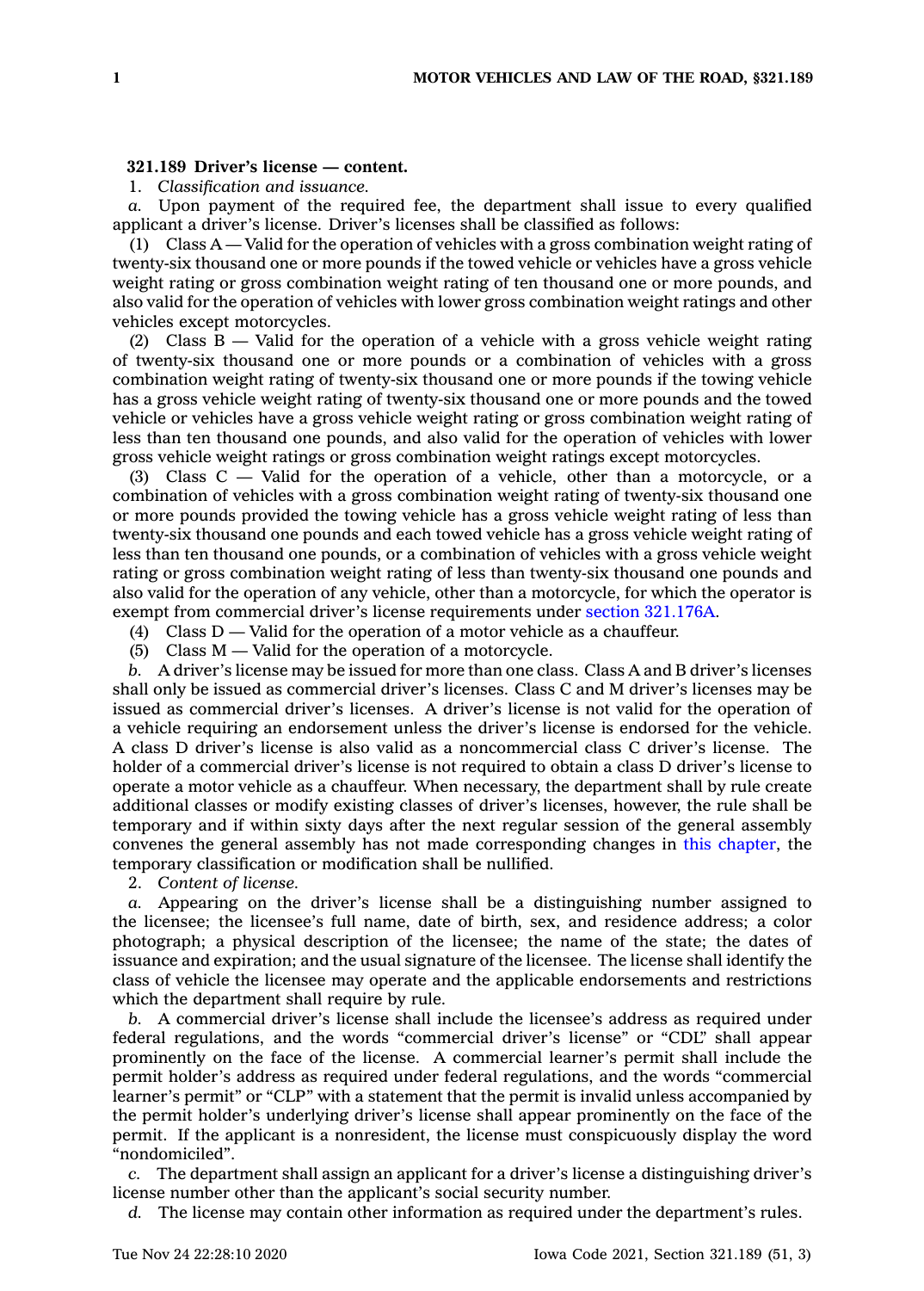## **§321.189, MOTOR VEHICLES AND LAW OF THE ROAD 2**

3. *Replacement.* If prior to the renewal date, <sup>a</sup> person desires to obtain <sup>a</sup> driver's license in the form authorized by this [section](https://www.legis.iowa.gov/docs/code/321.189.pdf), <sup>a</sup> license may be issued as <sup>a</sup> voluntary replacement upon payment of the required fee as set by the department by rule. A person shall return <sup>a</sup> driver's license and be issued <sup>a</sup> new license when the first license contains inaccurate information upon payment of the required fee as set by the department by rule.

4. *Symbols.* Upon the request of <sup>a</sup> licensee, the department shall indicate on the license the presence of <sup>a</sup> medical condition, that the licensee is <sup>a</sup> donor under the revised uniform anatomical gift Act as provided in [chapter](https://www.legis.iowa.gov/docs/code//142C.pdf) 142C, or that the licensee has in effect <sup>a</sup> medical advance directive. For purposes of this [subsection](https://www.legis.iowa.gov/docs/code/321.189.pdf), <sup>a</sup> medical advance directive includes but is not limited to <sup>a</sup> valid durable power of attorney for health care as defined in [section](https://www.legis.iowa.gov/docs/code/144B.1.pdf) 144B.1. The license may contain such other information as the department may require by rule.

5. *Tamperproofing.* The department shall issue <sup>a</sup> driver's license by <sup>a</sup> method or process which prevents as nearly as possible the alteration, reproduction, or superimposition of <sup>a</sup> photograph on the license without ready detection.

6. *Licenses or nonoperator's identification cards issued to persons under age twenty-one.* A driver's license issued to <sup>a</sup> person under eighteen years of age shall contain the same information as any other driver's license except that the words "under eighteen" shall appear prominently on the face of the license. A driver's license issued to <sup>a</sup> person eighteen years of age or older but less than twenty-one years of age shall contain the same information as any other driver's license except that the words "under twenty-one" shall appear prominently on the face of the license. Upon attaining the age of eighteen or upon attaining the age of twenty-one, and upon payment of <sup>a</sup> ten dollar fee, the person shall be entitled to <sup>a</sup> new driver's license or nonoperator's identification card for the unexpired months of the driver's license or card. Upon attaining the age of twenty-one, <sup>a</sup> person who is otherwise eligible to be issued <sup>a</sup> driver's license or nonoperator's identification card shall be eligible to apply electronically for issuance of <sup>a</sup> replacement license or card for the unexpired months of the license or card, regardless of whether the most recent previous issuance of the license or card occurred electronically. The department shall, within <sup>a</sup> reasonable time period prior to <sup>a</sup> person's twenty-first birthday anniversary, notify the person of the person's eligibility to apply for <sup>a</sup> replacement driver's license or nonoperator's identification card electronically upon attaining the age of twenty-one. The department shall develop educational media to raise awareness of <sup>a</sup> person's eligibility to apply for <sup>a</sup> replacement driver's license or nonoperator's identification card electronically upon attaining the age of twenty-one. An instruction permit or intermediate license issued under section [321.180B,](https://www.legis.iowa.gov/docs/code/321.180B.pdf) [subsection](https://www.legis.iowa.gov/docs/code/321.180B.pdf) 1 or 2, shall include <sup>a</sup> distinctive color bar. An intermediate license issued under section [321.180B,](https://www.legis.iowa.gov/docs/code/321.180B.pdf) subsection 2, shall include the words "intermediate license" printed prominently on the face of the license.

7. *Motorized bicycle.*

*a.* The department may issue <sup>a</sup> driver's license valid only for operation of <sup>a</sup> motorized bicycle to <sup>a</sup> person fourteen years of age or older who has passed <sup>a</sup> vision test or who files <sup>a</sup> vision report as provided in section [321.186A](https://www.legis.iowa.gov/docs/code/321.186A.pdf) which shows that the applicant's visual acuity level meets or exceeds those required by the department and who passes <sup>a</sup> written examination on the rules of the road. A person under the age of sixteen applying for <sup>a</sup> driver's license valid only for operation of <sup>a</sup> motorized bicycle shall also be required to successfully complete <sup>a</sup> motorized bicycle education course approved and established by the department or successfully complete an approved motorized bicycle education course at <sup>a</sup> private or commercial driver education school licensed by the department. A public school district shall charge <sup>a</sup> student <sup>a</sup> fee which shall not exceed the actual cost of instruction. A driver's license valid only for operation of <sup>a</sup> motorized bicycle entitles the licensee to operate <sup>a</sup> motorized bicycle upon the highway while having the license in the licensee's immediate possession. The license is valid for <sup>a</sup> period not to exceed two years from the licensee's birthday anniversary in the year of issuance, subject to termination or cancellation as provided in this [section](https://www.legis.iowa.gov/docs/code/321.189.pdf).

*b.* A driver's license valid only for operation of <sup>a</sup> motorized bicycle shall be canceled upon <sup>a</sup> conviction for <sup>a</sup> moving traffic violation and reapplication may be made thirty days after the date of cancellation. The cancellation of the license upon conviction for <sup>a</sup> moving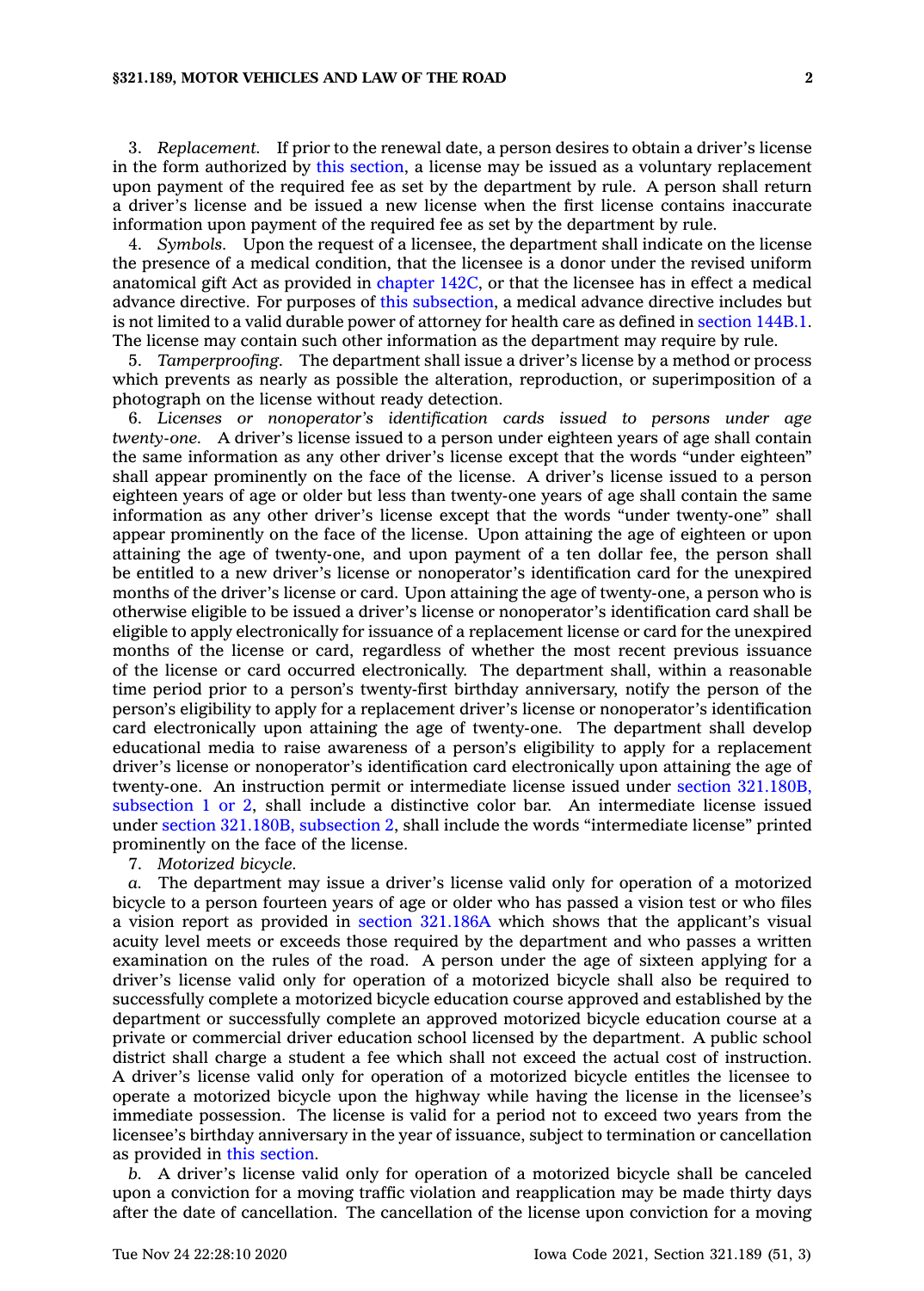traffic violation shall not result in requiring the applicant to maintain proof of financial responsibility under section [321A.17](https://www.legis.iowa.gov/docs/code/321A.17.pdf), unless the conviction would otherwise result in <sup>a</sup> suspension or revocation of <sup>a</sup> person's driver's license.

*c.* As used in this [section](https://www.legis.iowa.gov/docs/code/321.189.pdf), *"moving traffic violation"* does not include <sup>a</sup> parking violation as defined in section [321.210](https://www.legis.iowa.gov/docs/code/321.210.pdf) or <sup>a</sup> violation of <sup>a</sup> section of the Code or municipal ordinance pertaining to standards to be maintained for motor vehicle equipment except [sections](https://www.legis.iowa.gov/docs/code/321.430.pdf) 321.430 and [321.431](https://www.legis.iowa.gov/docs/code/321.431.pdf), or except <sup>a</sup> municipal ordinance pertaining to motor vehicle brake requirements as applicable to motorized bicycles.

- *d.* The holder of any class of driver's license may operate <sup>a</sup> motorized bicycle.
- *e.* A person who violates this subsection commits <sup>a</sup> simple misdemeanor.

8. *Veterans status.* A licensee who is an honorably discharged veteran of the armed forces of the United States may request that the license be marked to reflect the licensee's veteran status. Upon such <sup>a</sup> request, the word "VETERAN" shall be marked prominently on the face of the license. Such <sup>a</sup> license shall be issued upon receipt of satisfactory proof of veteran status pursuant to procedures established by the department in consultation with the department of veterans affairs, or upon presentation of the licensee's certification of release or discharge from active duty, DD form 214, to the department at the time of the licensee's request, if the form indicates the licensee was honorably discharged. If the license is issued upon presentation of the licensee's certification of release or discharge from active duty, DD form 214, the department shall notify the commission of veteran affairs of the county of the licensee's residence that the licensee was issued <sup>a</sup> license marked to reflect the licensee's veteran status. After receiving notification from the department, the commission of veteran affairs shall initiate contact with the licensee.

9. *Deaf or hard-of-hearing status.* A licensee who is <sup>a</sup> deaf person or <sup>a</sup> hard-of-hearing person, as those terms are defined in section [622B.1](https://www.legis.iowa.gov/docs/code/622B.1.pdf), may request that the license be marked to reflect the licensee's deaf or hard-of-hearing status on the face of the license when the licensee applies for the issuance or renewal of <sup>a</sup> license. The department may adopt rules pursuant to [chapter](https://www.legis.iowa.gov/docs/code//17A.pdf) 17A establishing criteria under which <sup>a</sup> license may be marked, including requiring the licensee to submit medical proof of the licensee's deaf or hard-of-hearing status. When <sup>a</sup> driver's license is so marked, the licensee's deaf or hard-of-hearing status shall be noted in the electronic database used by the department and law enforcement to access registration, titling, and driver's license information. The department, in consultation with the commission of deaf services, shall develop educational media to raise awareness of <sup>a</sup> licensee's ability to request the license be marked to reflect the licensee's deaf or hard-of-hearing status.

10. *Autism spectrum disorder status.* A licensee who has an autism spectrum disorder, as defined in section [514C.28](https://www.legis.iowa.gov/docs/code/514C.28.pdf), may request that the license be marked to reflect the licensee's autism spectrum disorder status on the face of the license when the licensee applies for the issuance or renewal of <sup>a</sup> license. The department may adopt rules pursuant to [chapter](https://www.legis.iowa.gov/docs/code//17A.pdf) [17A](https://www.legis.iowa.gov/docs/code//17A.pdf) establishing criteria under which <sup>a</sup> license may be marked, including requiring the licensee to submit medical proof of the licensee's autism spectrum disorder status. When <sup>a</sup> driver's license is so marked, the licensee's autism spectrum disorder status shall be noted in the electronic database used by the department and law enforcement to access registration, titling, and driver's license information. The department, in consultation with the mental health and disability services commission, shall develop educational media to raise awareness of <sup>a</sup> licensee's ability to request the license be marked to reflect the licensee's autism spectrum disorder status.

[C31, 35, §4960-d19, -d20, -d22, -d28; C39, §**5013.14;** C46, 50, 54, 58, 62, 66, 71, 73, 75, §321.189; C77, 79, 81, §321.189; 81 [Acts,](https://www.legis.iowa.gov/docs/acts/1981/CH0107.pdf) ch 107, §1, 2]

 Acts, ch [1022,](https://www.legis.iowa.gov/docs/acts/1984/CH1022.pdf) §4; 84 Acts, ch [1292,](https://www.legis.iowa.gov/docs/acts/84/CH1292.pdf) §3; 87 [Acts,](https://www.legis.iowa.gov/docs/acts/87/CH0167.pdf) ch 167, §1; 87 [Acts,](https://www.legis.iowa.gov/docs/acts/87/CH0206.pdf) ch 206, §2, 3; 90 [Acts,](https://www.legis.iowa.gov/docs/acts/90/CH1230.pdf) ch [1230,](https://www.legis.iowa.gov/docs/acts/90/CH1230.pdf) §35; 92 Acts, ch [1175,](https://www.legis.iowa.gov/docs/acts/92/CH1175.pdf) §22, 23; 93 [Acts,](https://www.legis.iowa.gov/docs/acts/93/CH0164.pdf) ch 164, §1; 94 Acts, ch [1102,](https://www.legis.iowa.gov/docs/acts/94/CH1102.pdf) §2; 95 [Acts,](https://www.legis.iowa.gov/docs/acts/95/CH0067.pdf) ch 67, [§25](https://www.legis.iowa.gov/docs/acts/95/CH0067.pdf); 95 [Acts,](https://www.legis.iowa.gov/docs/acts/95/CH0095.pdf) ch 95, §1; 95 [Acts,](https://www.legis.iowa.gov/docs/acts/95/CH0118.pdf) ch 118, §22; 96 Acts, ch [1017,](https://www.legis.iowa.gov/docs/acts/96/CH1017.pdf) §1 – 3; 97 [Acts,](https://www.legis.iowa.gov/docs/acts/97/CH0074.pdf) ch 74, §1; Acts, ch [1073,](https://www.legis.iowa.gov/docs/acts/98/CH1073.pdf) §9; 98 Acts, ch [1112,](https://www.legis.iowa.gov/docs/acts/98/CH1112.pdf) §6, 7, 14, 16; 99 [Acts,](https://www.legis.iowa.gov/docs/acts/99/CH0013.pdf) ch 13, §14; 2001 [Acts,](https://www.legis.iowa.gov/docs/acts/2001/CH0090.pdf) ch 90, §2; [Acts,](https://www.legis.iowa.gov/docs/acts/2001/CH0132.pdf) ch 132, §5; 2001 [Acts,](https://www.legis.iowa.gov/docs/acts/2001/CH0180.pdf) ch 180, §7; 2003 [Acts,](https://www.legis.iowa.gov/docs/acts/2003/CH0108.pdf) ch 108, §56; 2006 Acts, ch [1068,](https://www.legis.iowa.gov/docs/acts/2006/CH1068.pdf) §26; [Acts,](https://www.legis.iowa.gov/docs/acts/2007/CH0044.pdf) ch 44, §29; 2010 Acts, ch [1061,](https://www.legis.iowa.gov/docs/acts/2010/CH1061.pdf) §180; 2010 Acts, ch [1140,](https://www.legis.iowa.gov/docs/acts/2010/CH1140.pdf) §5; 2012 Acts, ch [1091,](https://www.legis.iowa.gov/docs/acts/2012/CH1091.pdf) §2;